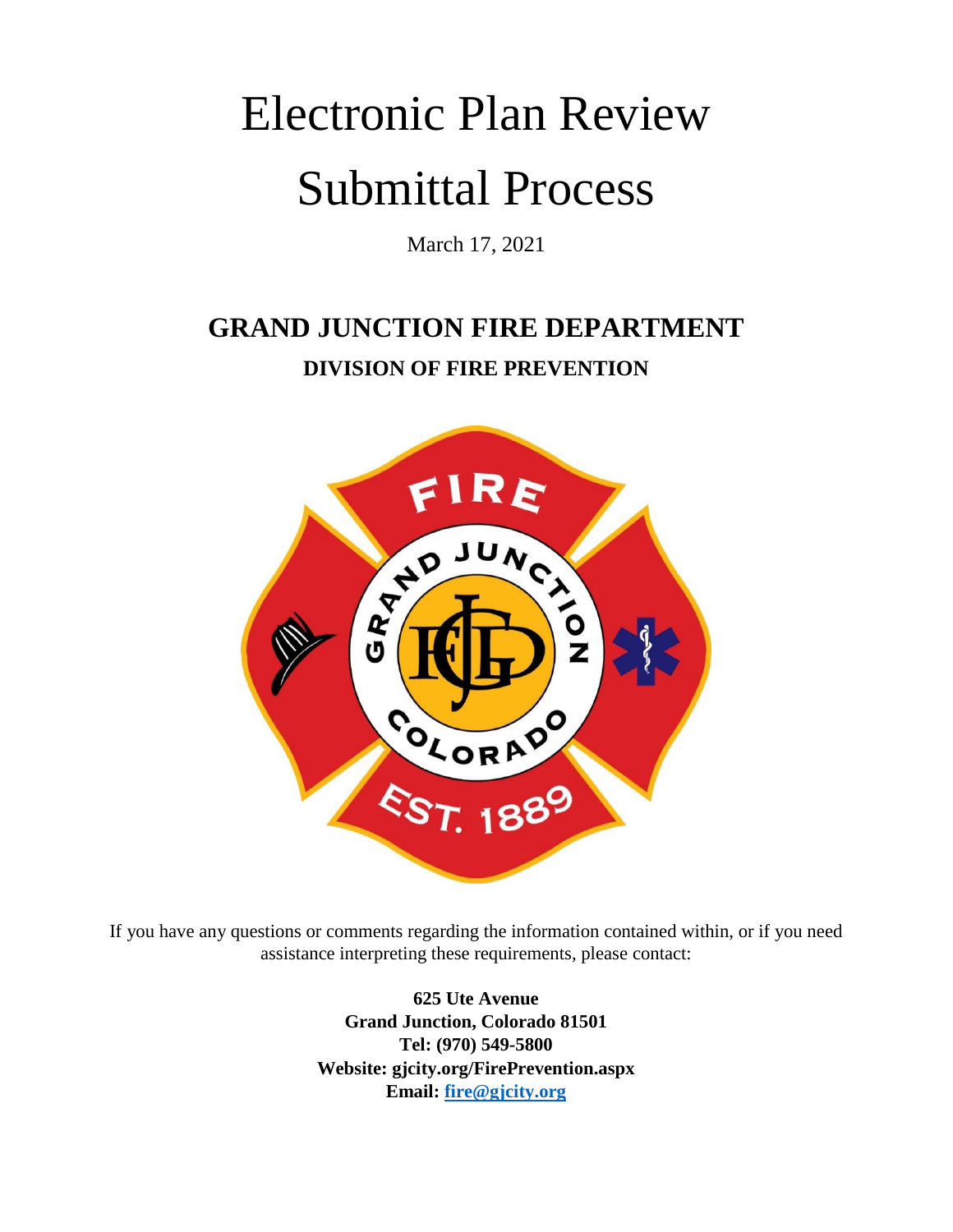# **Table of Contents**

| <b>Scope</b>                                  |  |
|-----------------------------------------------|--|
| <b>General Process Information</b>            |  |
| <b>On-Site Requirements Digital Documents</b> |  |
| <b>Appendix A - Permit Application Types</b>  |  |

## **Scope**

All electronic plan review and permit applications must be completed though Grand Junction Fire Department's electronic permitting software, MobileEyes.

This guidance document provides contractors, architects, engineers, design professionals, business owners and other citizens with requirements and processes related to the electronic plan submittal and review for permits within the jurisdiction.

Customers will be able to submit plans, receive invoices, request inspections and manage other important features though an online customer portal account.

## **General Process Information**

**New Users**. New users will need to register and create an account with MobileEyes. One does not need to be a contractor to create an account. New users are encouraged to watch the helpful video tutorials supplied within the customer portal.

**Turnaround Time**. Review turnaround times for permit issuance may take up to 10 business days. Times may be longer depending on current case load(s) and project size(s).

**Application Form**. All submitted plans, specification sheets, calculations and required supplemental information will need to be accompanied by a GJFD application specific to the work being performed. Please see Appendix A for more information. All available PDF application forms have been uploaded into the portal's document library and will be available for use/download by the customer. The plan review will be returned to the customer if the applicable application form has not been completed.

**Contact Person.** A single contact person must be designated for each project. MobileEyes does not allow for multiple contacts. This person will receive all plan review submittal correspondence, inspection information, and other important web-based links. If initial submittal is made by an architect or engineer, they must notify the general contractor once selected so the project can be re-assigned to them for field inspection scheduling (contractor must set up a new user account in portal prior to transfer).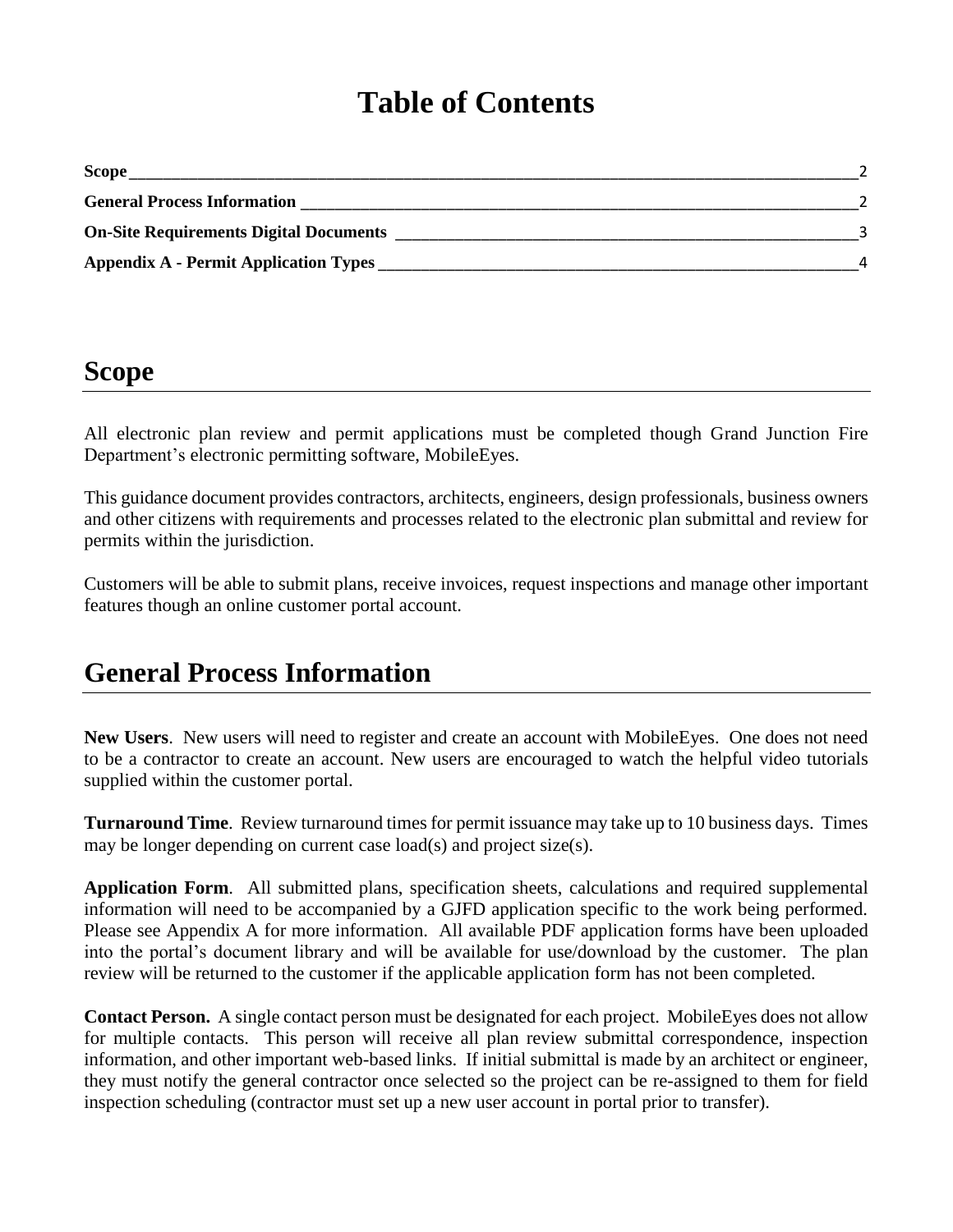**PDF**. All electronic plans and associated documents must be submitted in PDF format only. GJFD is unable to download and process other formats for review.

**Approval Stamps**. All PDF's must be in an unlocked or unsecured state for review as some documents may receive GJFD acceptance stamps upon return to the customer (i.e. fire protection system plans).

**Completeness.** The submitted documents will be reviewed for accuracy and completeness prior to assignment to a GJFD's plan reviewer. The project contact person will be contacted if the plan and associated documents are deemed incomplete and not ready for review.

**Resubmittals**. Resubmittals, corrections and/or revised plans must be submitted in the same PDF format via MobileEyes and be a complete set where the corrections/changes have been clouded or highlighted distinguishing the set from the original. A written response from the design professional, etc. should be included clarifying corrections.

**Project Queue.** Original plans are submitted to the project queue as they are received. Every effort will be made by GJFD for prompt review turnarounds. Resubmittals, corrections and/or revised plans will be placed back in the queue in the order they were received and will not be provided preference over newly submitted projects unless time allows. Additional fees may apply to resubmittals where applicable.

**Disposition**. All applications, plans and associated documents will be reviewed for conformance with applicable codes and standards. Each review will result in one of two outcomes: Approved with Conditions and Not Approved.

**Invoice and Payment**. The MobileEyes software will send an invoice to the project's contact person indicating fees and payment options once the permit is issued. Payment must be received upon receipt and prior to the release of GJFD permit and conducting field inspections. Three options for payment exist:

**Online - Mobile Eyes "Tyler Payments"** (Credit Card – See your permit invoice received via email) **Telephone** (Credit Card - Visa, Mastercard, & Discover): Contact GJFD at 970-549-5800 **Mail** (Check): Grand Junction Fire Department, 625 Ute Avenue, Grand Junction, Colorado 81501 **In-Person** (Credit Card, Check or Cash): 625 Ute Avenue, Grand Junction, Colorado 81501

**Note your invoice # on all transactions for tracking purposes to include telephonic communications with GJFD.** 

## **On-Site Requirements for Digital Documents**

A paper copy of the permit and GJFD Plan Review Comments sheet shall always be maintained on-site during the project. GJFD does not require a stamped paper copy of approved plans on site. However, approved plans shall be made available to the fire code official through electronic means and provided by the contractor upon request. A paper hard copy of the approved plans is required to be maintained on site when the contractor does not have access to approved/stamped electronic plans.